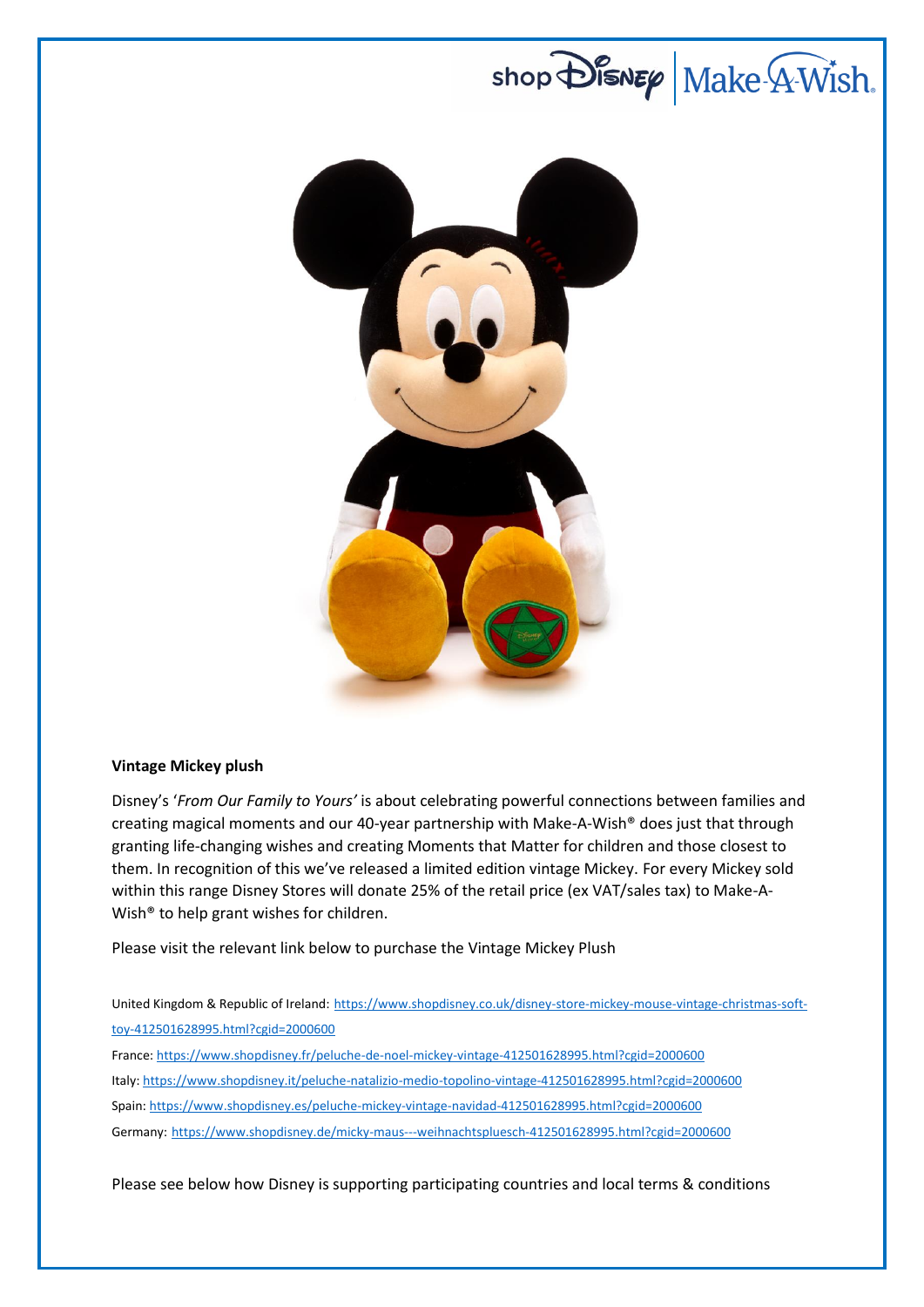## **Terms and Conditions**



#### *United Kingdom*

Disney's 'From Our Family to Yours' campaign includes a limited-edition range of Mickey plush to celebrate our longstanding partnership with Make-A-Wish® and help grant life-changing wishes for children. For every Mickey sold within this range between 9/11/20 and World Wish Day® 29/04/21 inclusive, Disney will donate 25% of the retail price (ex VAT/sales tax) up to £100,000 to Make-A-Wish® organisations. Make-A-Wish is a registered trademark.

 $\mathsf{shop}$   $\mathsf{Dis}$ NEP Make  $\mathsf{AWish}$ .

Make-A-Wish® reaches communities in nearly 50 countries worldwide through its international Affiliates. To find out more about your local Make-A-Wish Affiliate, and for local contact details, go t[o www.worldwish.org.](http://www.worldwish.org/) In the UK: Make-A-Wish Foundation® UK Charity Registration Numbers 295672/SC037479

### *France*

La campagne Disney « De notre famille à la vôtre » propose une peluche Mickey en édition limitée pour célébrer notre partenariat de longue haleine avec l'association Make-A-Wish® qui transforme l'existence d'enfants en réalisant leurs vœux. Pour chaque peluche Mickey vendue dans cette gamme entre le 9/11/20 et la Journée mondiale du vœu (29/04/21 incluse), Disney reversera 25 % du prix de vente (hors taxes) à des associations Make-A-Wish®. Make-A-Wish est une marque déposée.

Make-A-Wish® effectue un travail communautaire dans quelques 50 pays par le biais de ses filiales internationales. Pour en savoir plus et connaître les coordonnées de votre association Make-A-Wish locale, rendez-vous sur [www.worldwish.org.](http://www.worldwish.org/) En France: Make-A-Wish Foundation® France. SIRET 48329050800066

#### *Italy*

La campagna Disney di Natale "Una famiglia, infinite emozioni" include un Peluche di Topolino Vintage in Edizione Limitata che celebra la collaborazione di lunga data con Make-A-Wish® e aiuta ad esaudire i desideri speciali dei bambini. Per ogni peluche di Topolino Vintage venduto in Europa, Australia e Nuova Zelanda tra il 9/11/20 e il 29/4/21, giorno del World Wish Day® incluso, Disney donerà a Make-A-Wish® il 25% del ricavato (IVA esclusa). Fino a esaurimento scorte. Make-a-Wish è un marchio registrato.

Make-A-Wish® opera in circa 50 paesi nel mondo raggiungendo le comunità attraverso le sue Affiliate internazionali. Per scoprire di più visita www.worldwish.org e per l'Italia [www.makeawish.it.](http://www.makeawish.it/) Make-A-Wish® Italia Onlus C.F. 95090980103

#### *Spain (Spanish)*

La campaña de Disney 'De nuestra familia para la tuya' incluye una edición limitada de peluches Mickey para celebrar nuestra larga colaboración con Make-A-Wish® y ayudar a convertir los deseos de los niños en realidad. Por cada Mickey vendido de esta colección entre el 9/11/2020 y el World Wish Day® del 29/04/2021, ambos inclusive, Disney donará el 25 % del precio de venta (sin IVA) a Make-A-Wish®. Make-A-Wish es una marca registrada.

Make-A-Wish® atiende a comunidades de casi 50 países de todo el mundo a través de sus Delegaciones internacionales. Para más información sobre su Delegación local de Make a Wish, o para conocer los datos de contacto locales, visite [www.worldwish.org.](http://www.worldwish.org/) En España: Make-A-Wish® Spain. Inscrita en el Registro de Fundaciones con el número G-62217534.

#### *Spain (Catalan)*

La campanya de Disney 'De part de la nostra família per a la teva' inclou una edició limitada de peluixos Mickey per celebrar la nostra llarga col·laboració amb Make-A-Wish® i ajudar a convertir els desitjos dels nens en realitat. Per cada Mickey venut d'aquesta col·lecció entre el 9/11/2020 i el World Wish Day® del 29/04/2021, ambdós inclosos, Disney donarà el 25 % del preu de venda (sense IVA) a Make-A-Wish®. Make-A-Wish és una marca registrada.

Make-A-Wish® atén a comunitats de gairebé 50 països de tot el món a través de les seves Delegacions internacionals. Per més informació sobre la seva Delegació local, o per conèixer les dades de contacte locals, visit[i www.worldwish.org.](http://www.worldwish.org/) A Espanya: Make-A-Wish® Spain. Registre de Fundacions G-62217534.